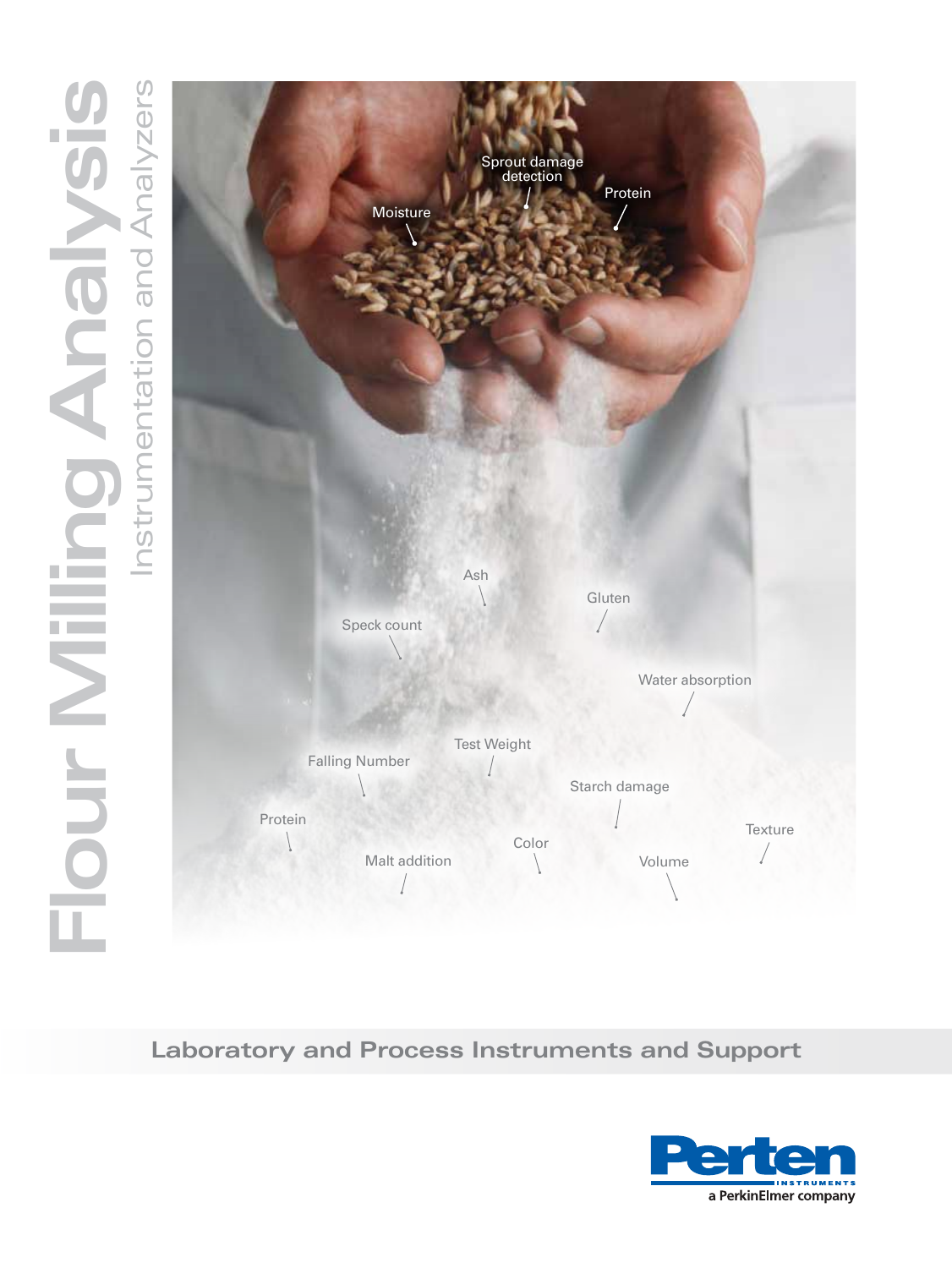

*Perten Instruments has provided analysis instruments to flour millers for more than 50 years. We know that flour must meet compositional and functional specifications. Our understanding of flour milling and our expertise in analysis technologies puts Perten Instruments in a unique position to work with you to produce better flour more profitably. We supply instruments to test* 

*both functional and compositional properties so you know what wheat to buy, how to best mill it, and how the flour will perform at the bakery.*



*Whole Grain* 

## **1. Purchase the right wheat**

When you know the properties of the wheat you are buying, you can produce the flour your customers need. We provide grain analyzers to measure both functional and compositional properties of wheat.

**Falling Number** – Sprout damage detection **Glutomatic** – Gluten quantity and quality **IM 9500** – Moisture, Protein and Test Weight **DA 7250, DA 7300 In-line and IM 8800** – Moisture and Protein **AM 5200** – Moisture and Test Weight **SKCS** – Wheat uniformity



In the Mill

## **2. Optimize milling**

Our NIR instruments track key parameters for process optimization. Moisture, ash, and protein are some of the characteristics they determine.

**DA 7250 and DA 7300 In-line** – Moisture in tempered wheat; Ash, Protein, and estimates of Starch Damage and Water absorption in flour

**IM 9500** – Moisture in tempered wheat; Ash and Protein in flour **IM 9520** – Ash and Protein in flour

**AM 5200** – Moisture in tempered wheat

**Falling Number** – Determine fungal amylase, alpha-amylase, or malt addition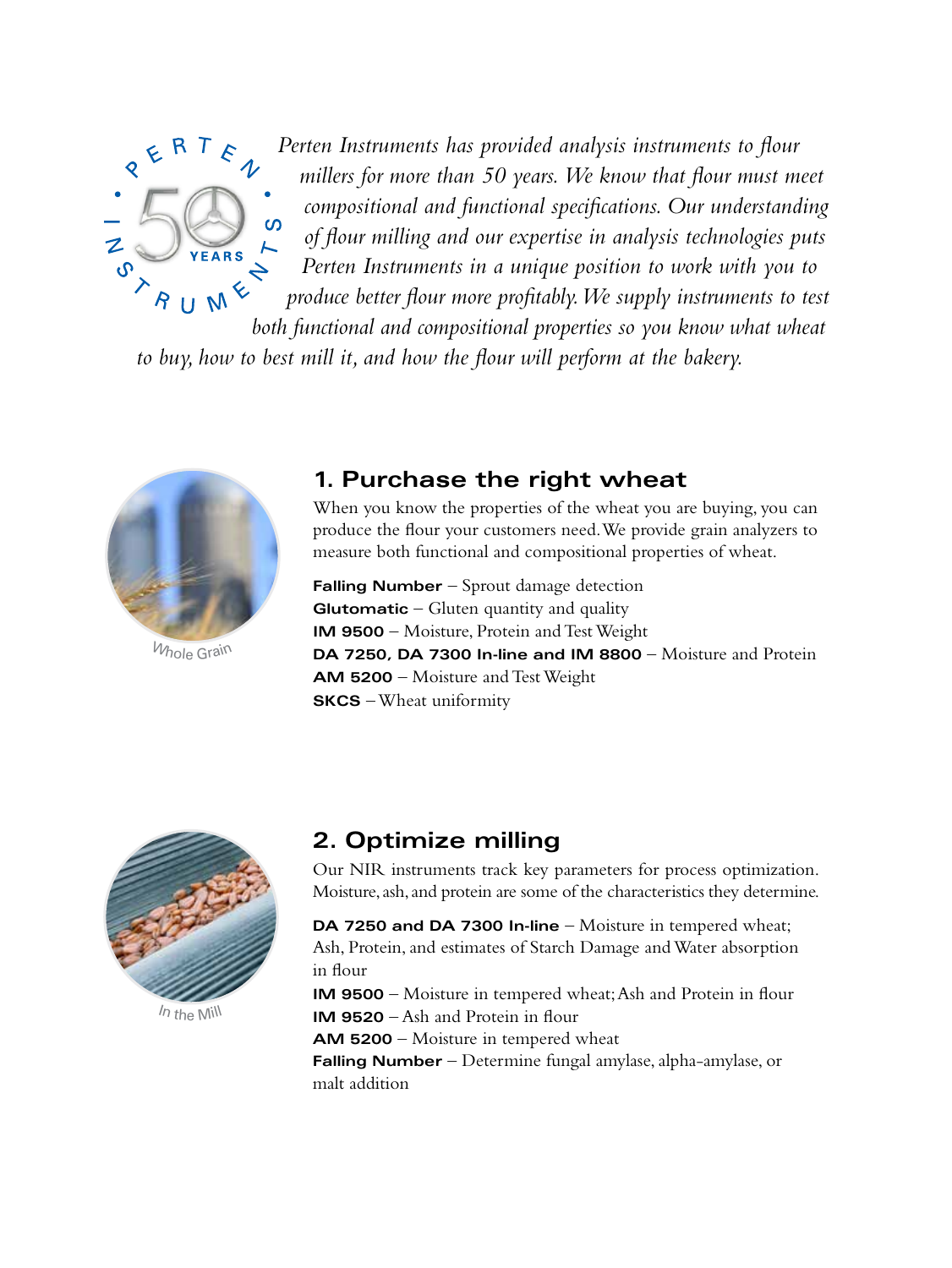## **Compositional**



DA 7250 Most accurate, feature rich & versatile NIR analyzer



DA 7300 In-line process NIR whole grain & flour analyzer



Inframatic 9500 Approved grain NIR analyzer with flour capabilities

**Our NIR and Grain Moisture Meters** provide multiple analysis capabilities for millers.

These instruments are accurate, rugged, and designed for use in the challenging flour mill environment. With them, you will be able to:

- purchase the right wheat
- optimize milling
- verify flour quality

Flour millers save money and improve quality every day by measuring with our compositional analyzers.

**Moisture in Wheat:** Accurate moisture analysis ensures correct payment and storage. Rapid, accurate moisture helps millers optimize tempering. Moisture is also important in ground wheat for correct Falling Number measurements.

Protein in Wheat: Using average wheat bin protein content is insufficient for calculating blend ratios as wheat varies significantly within a bin. Blend ratios can be dynamically controlled by measuring the incoming grist. This ensures blended wheat meets protein requirements leading to more consistent endproduct and improved milling yield.

**Protein in Flour:** Accurately calculate gluten dosing. Realize savings by using lower cost/lower protein wheat and adding gluten to reach the required flour protein level.

Ash: Continuous ash monitoring allows millers to optimize mill yield and rapidly detect any problems.

**Starch Damage Estimates: Adjust roll stands** to control the amount of damaged starch.

**Speck Count:** Increases in speck count may indicate a screen breakage requiring immediate attention. Avoid rejects and customer complaints by continuously monitoring speck counts.

*For millers* requiring maximum accuracy and versatility the DA 7250 is the natural choice. It analyzes grain, flour, bran, bakery mixes and many other products. In addition to moisture, protein and ash it also offers extended parameters such as estimation of water absorption and starch damage.

Modern diode array technology, factory normalization and automated self-tests make the DA 7250 extremely accurate. Temperature stabilization, solid-state optics and an IP65 enclosure provides robustness – place in almost any environment, including production areas.

Its touch screen with intuitive user interface ensures rapid operator confidence. Windows connectivity makes it easy to connect accessories such as printers, barcode readers and even wireless modems.

The **DA 7300** is used by flour millers worldwide for in-line process and quality control. Substantial savings are realized by simultaneously increasing yield, reducing rejects, and increasing end-product quality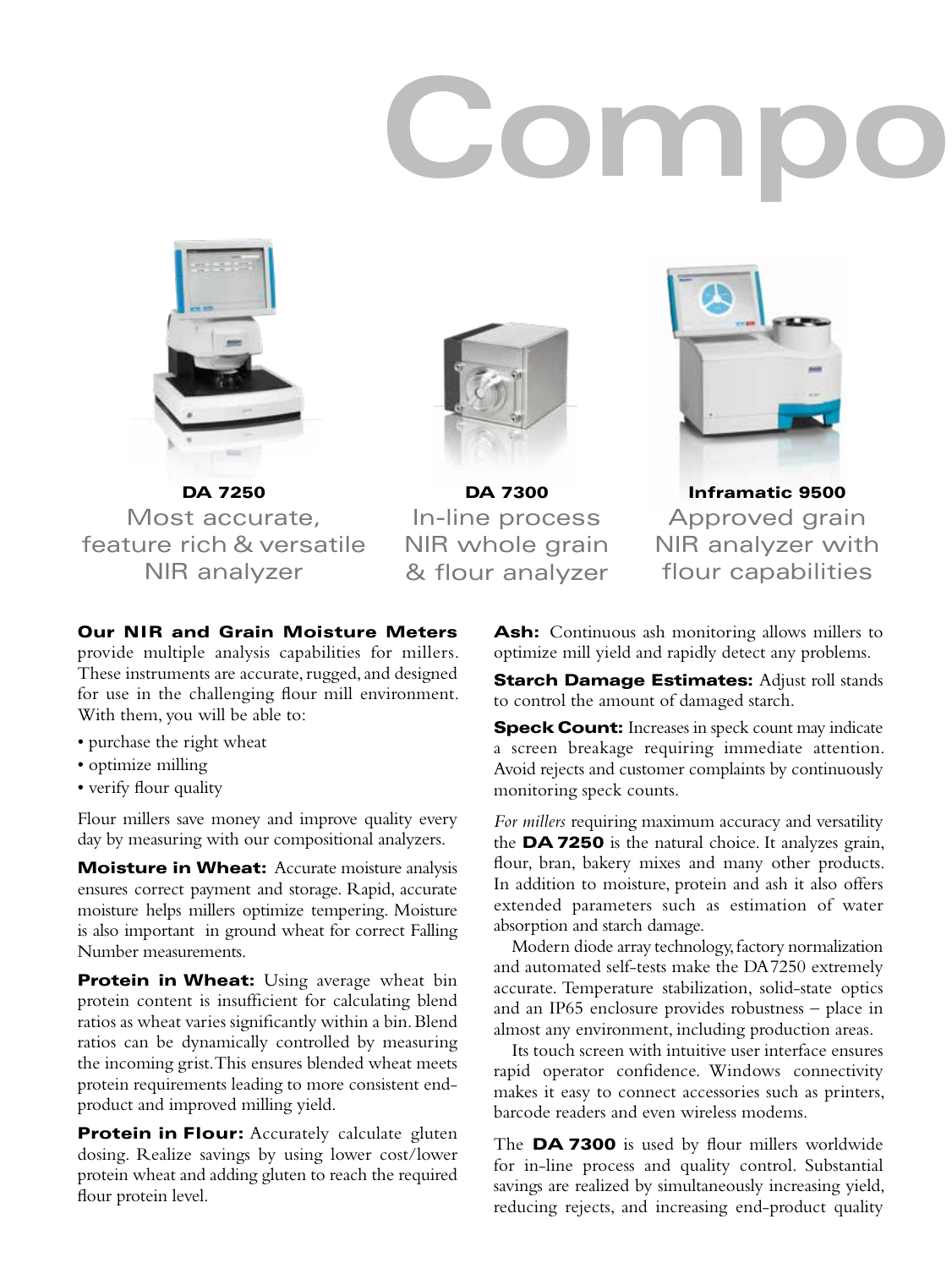# **Compositional**



Inframatic 9520 **Dedicated** NIR Flour Analyzer



IM 8800 Portable Grain NIR Analyzer



AM 5200 Grain Moisture **Meter** 

and consistency. In-line monitoring using the DA 7300 provides many benefits:

Measurement results are integrated into the mill process control systems allowing for manual or automated mill adjustment.

Continuous measurement identifies issues as they occur as opposed to detection at load-out.

The integrated camera provides a real-time "window" into the process using video capabilities and speck counts and color analysis with still images.

The **Inframatic 9500** is the most accurate NIR wholegrain analyzer available. It measures moisture, protein, wet gluten, and more in less than 30 seconds. When equipped with the optional Flour Module, it can also determine moisture, protein, color, and ash in wheat flour and moisture in ground wheat for Falling Number analyses.

With a large touch screen and simple sample handling, it is easy to use. Single block optics and advanced instrument standardization make the IM 9500 more accurate than other grain analyzers. It is approved in a number of countries for official testing of moisture and protein in wheat. The Test Weight Module provides even greater functionality and value in one instrument.

With superior performance and an attractive price, the IM 9500 is a good investment for all mill sizes.

The **Inframatic 9520** is a dedicated NIR instrument for flour millers and professional bakers. It provides simple, rapid, routine bench-top analysis. In less than 30 seconds, measure ash, moisture, protein and other key components accurately and reproducibly. Sample handling is simple and straight forward.

The **Inframatic 8800** is a battery powered, NIR grain analyzer which determines protein and moisture in wheat and other grains. Using the optional Falling Number Moisture Module it provides accurate moisture measurement of ground wheat and flour, which is important for correct Falling Number measurements. Samples are analyzed in less than 2 minutes, and it has up to 2 hours of battery life.

The **Aquamatic 5200** is a rapid grain moisture meter for analysis at in-take and to monitor the tempering process. Officially approved for moisture testing of grain in many markets, it employs the newest technology - 150MHz and the UGMA.

These two developments improve grain moisture measurement accuracy by as much as 75% and provides accurate analysis on wheat during tempering thus allowing the miller to predict final moisture content as soon as 30 minutes after water addition.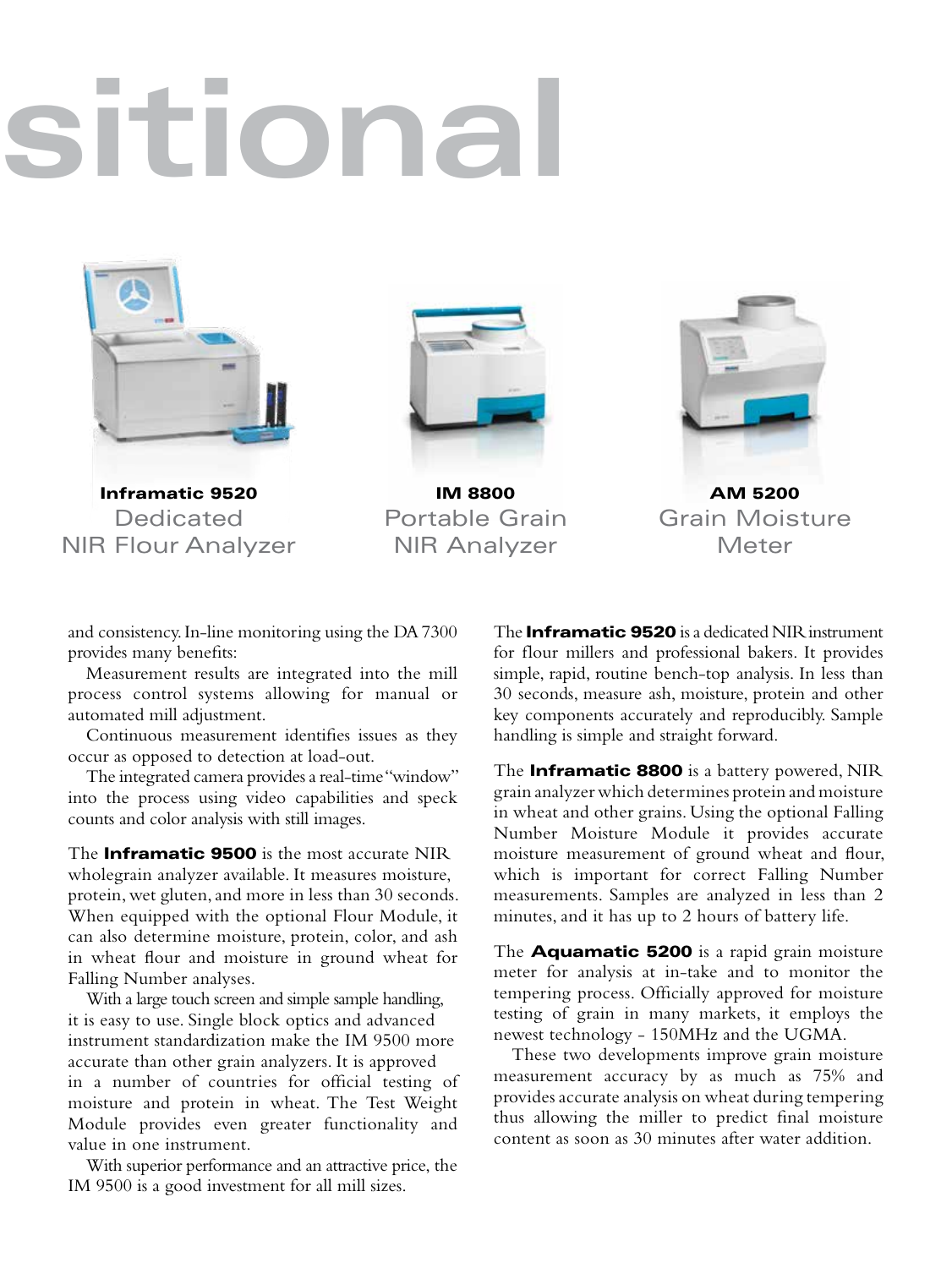## **Functional**





doughLAB Water absorption & mixing characteristics

Falling Number® Sprout damage detection & malt addition



Glutomatic® Gluten quantity & quality

 $\mathbf{R}$  $\sqrt{2}$ measur

The **doughLAB** determines water absorption of flour, dough development time and other dough mixing parameters. The instrument uses the traditional 20 minute test and AACCI 54-70.01 approved highspeed mixing 10 minute test. The 10 minute test increases lab throughput and efficiency. It improves analysis results by making it easier to interpret samples with long development times, indistinct development peaks and multiple peaks. In addition, the high speed method more closely resembles today's bread making processes.

Millers can quickly calculate flour blends to meet target water absorption specifications using the software. Perform complex "what if" analyses without having to run lots of tests. These blend models can be used to manage crop changeover issues and design flour blends to maintain specifications for specific purposes and products while reducing costs.

Bake labs can create specific tests to study flour performance using variable temperature and high speed/ energy mixing. High torque tests are used for crumbly doughs such as pastry, cookie, cracker, pasta, noodle and other low water absorption dough formulations. Defined energy input tests – which cease mixing the sample once the specified amount of mechanical energy has been applied – can be used to produce repeatable samples for further testing such as texture analysis and test baking.

The Falling Number The Falling Number Method is the world industry standard and accepted method for detecting sprout damage in flour, wheat and other grains. Perten Falling Number models are the only validated instruments for the approved methods.

At grain intake a Falling Number instrument is essential to detect sprouted shipments. One truckload of sprouted wheat can lower the grade of the entire content in a silo. You cannot afford to take the risk and not test.

Use the Falling Number Method in the mill to ensure end product quality, calculate blends of flours to achieve a specific Falling Number, or calculate malt addition.

Protein content does not guarantee flour performance. The **Glutomatic** System is the world standard method to measure gluten quantity and quality in flour, wheat, durum and semolina. Gluten quality is critical to the bread making quality of wheat, and different types of end products require flour with different characteristics. The Glutomatic System is a simple, rapid and reproducible method and can be performed at the grain reception, providing functional information of gluten without extracting the flour.

Flour millers use the Glutomatic to test flour streams for gluten formation quantity and quality. The results of the Glutomatic tests are used to calculate blends of flours and vital wheat gluten addition.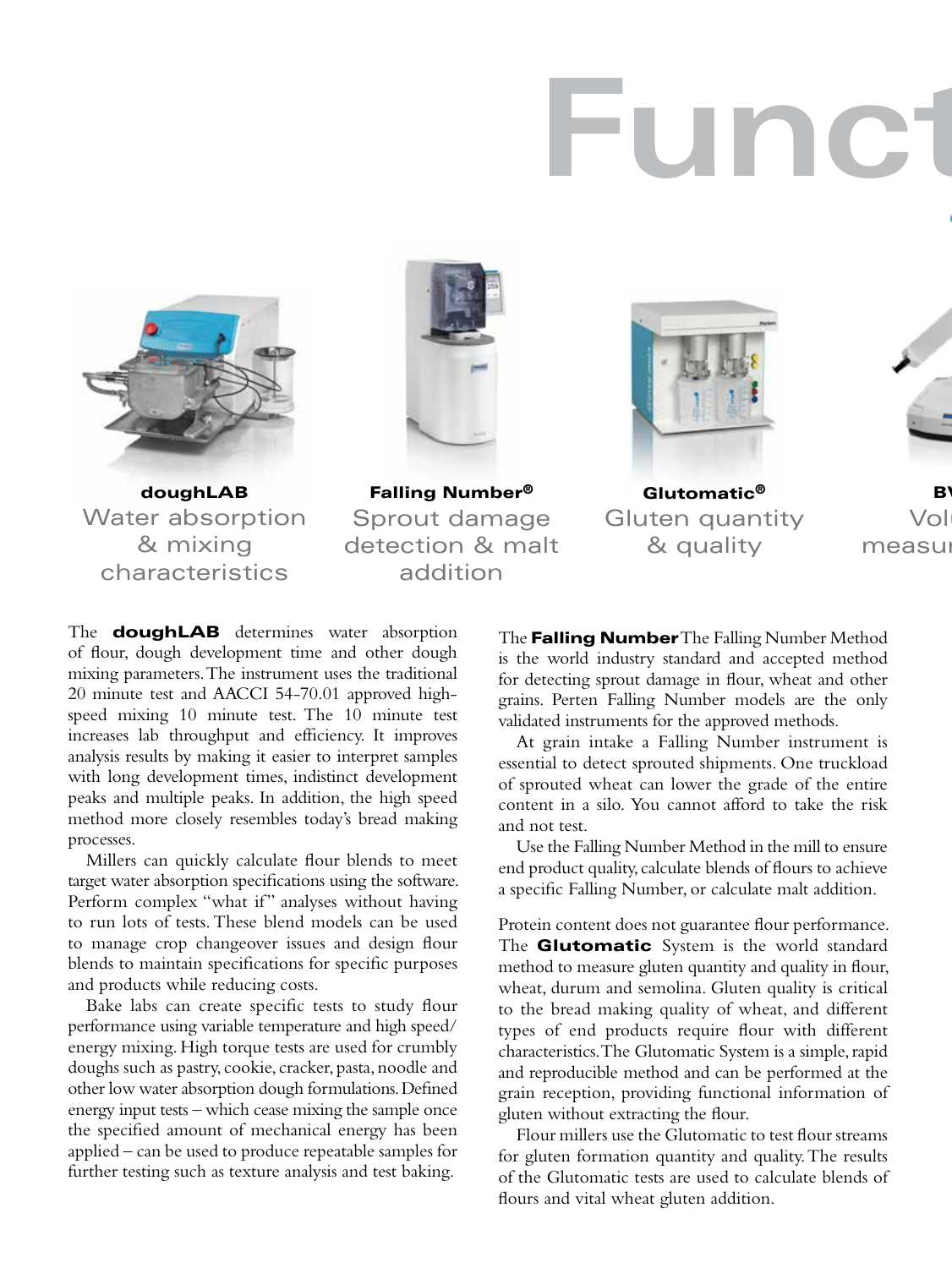# **Functional**

BVM ume rements

TVT **Texture** analysis



**RVA** Starch pasting characteristics



**SKCS** Single kernel testing for wheat uniformity

The **BVM** uses laser topography to rapidly measure accurate dimensions (length, width, depth), weight and volume of bread and baked products. The software generates a 3-D rotatable diagram of the product and stores all results – including the 3-D model. Performance is nearly 5 times more accurate and 10 times faster than seed displacement tests and the method is standardized in the AACCI 10-14.01 method. Millers and bake labs use the BVM to measure pup loaf volume. Results are archived for claims and audits. The BVM has accessories to measure many products such as pan and hearth breads, small rolls, hamburger buns, cookies, pizza, flat bread, pastries, muffins, and cakes. The BVM is an essential tool for test bakeries and test kitchens to prove the performance of flour, wholemeal, bread improvers and ingredients.

The TVT texture analyzer performs fast, easy-to-use, objective texture analysis. Force, distance and time measurements are analyzed to define physical properties, compare products and raw materials, evaluate the effects of processing and formulation, assess changes during storage and imitate handling and consumption.

Methods include aspects of staling such as firmness, springiness, hardness, fracturability and crispness of various baked and extruded products. Measure stretchability and extensibility of pancakes, tortillas, firmness of pasta and noodles, and properties of dough. Custom methods can also be created.

The **RVA** can evaluate the suitability of a flour or wholemeal for baked products, noodles/pasta, batters and extruded products – whether flour is the main ingredient or is being used as a thickener or binder. Test methods include AACCI, ICC and other standards and user-created custom analyses.

The RVA is a rotational viscometer with programmable temperature and shear to determine flour functional characteristic such as rapid starch pasting profile, solvent retention capacity (SRC), enzyme activity from fungus, sprout or insect damage, degree of cook from heat treatment and diastatic activity from added malt flour or fungal amylase. The RVA is also an excellent tool to monitor the performance of ingredients used in e.g. bake mixes. It may even replace test baking in certain cases and can run tests up to 140°C in model RVA 4800.

The **SKCS** is a unique instrument that singulates kernels of wheat and measures weight, diameter, moisture and hardness for each individual kernel.

Mills use the kernel diameter to help adjust rollstands to optimize mill yield. By viewing the histograms of the individual kernel analysis, blended shipments are easily identified. Blended wheat shipments can have deleterious impacts on both mill yield and quality.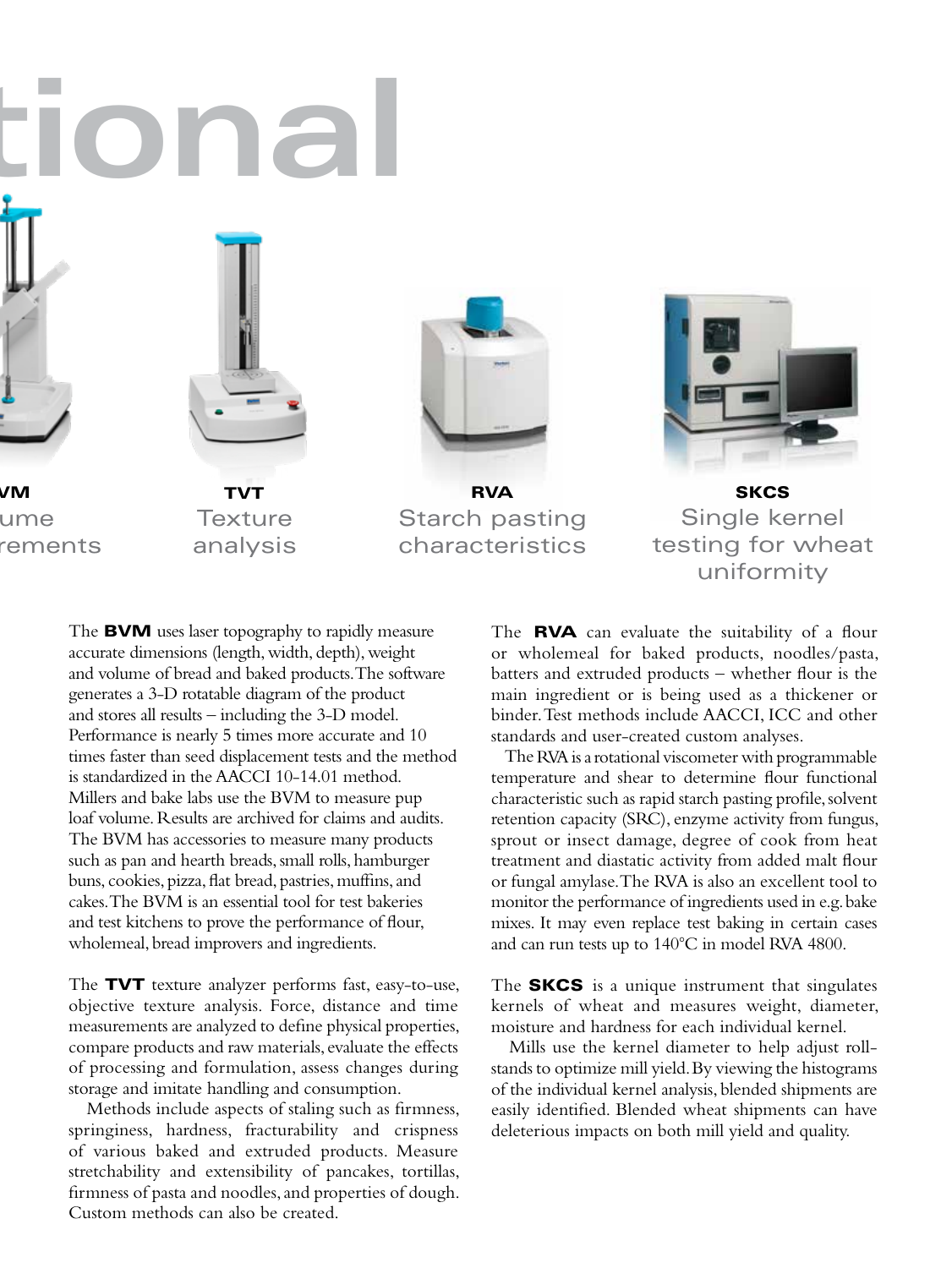



## **3. Verify flour quality & performance**

There are many definitions of flour quality and many ways to determine it. Whether you need to perform a few specific tests on the flours you sell, or you have to test bake to observe end-product quality, we have the instruments you need.

### At load-out:

**Falling Number** – Falling Number value of flour **Glutomatic** – Gluten quantity and quality **DA 7250** – Moisture, Ash, Protein, and estimates of Starch Damage and Water Absorption in flour and bake mixes **IM 9500 and IM 9520** – Moisture, Ash and Protein in flour **DA 7300** – Moisture, Ash, Protein of flour for in-line blending

## In the test bake lab:

**doughLAB** – Water Absorption, Stability, Mixing Time, Mixing Energy of flour and dough **BVM** – Volume, Size, Density, Specific Volume of baked goods **TVT** – Characterizes texture of baked goods such as Firmness, Springiness, Hardness, Crispness, Fracturability and more **RVA** – Starch pasting characteristics and more in flours **DA 7250** – Moisture, Protein, Fat and Sugars in baked goods